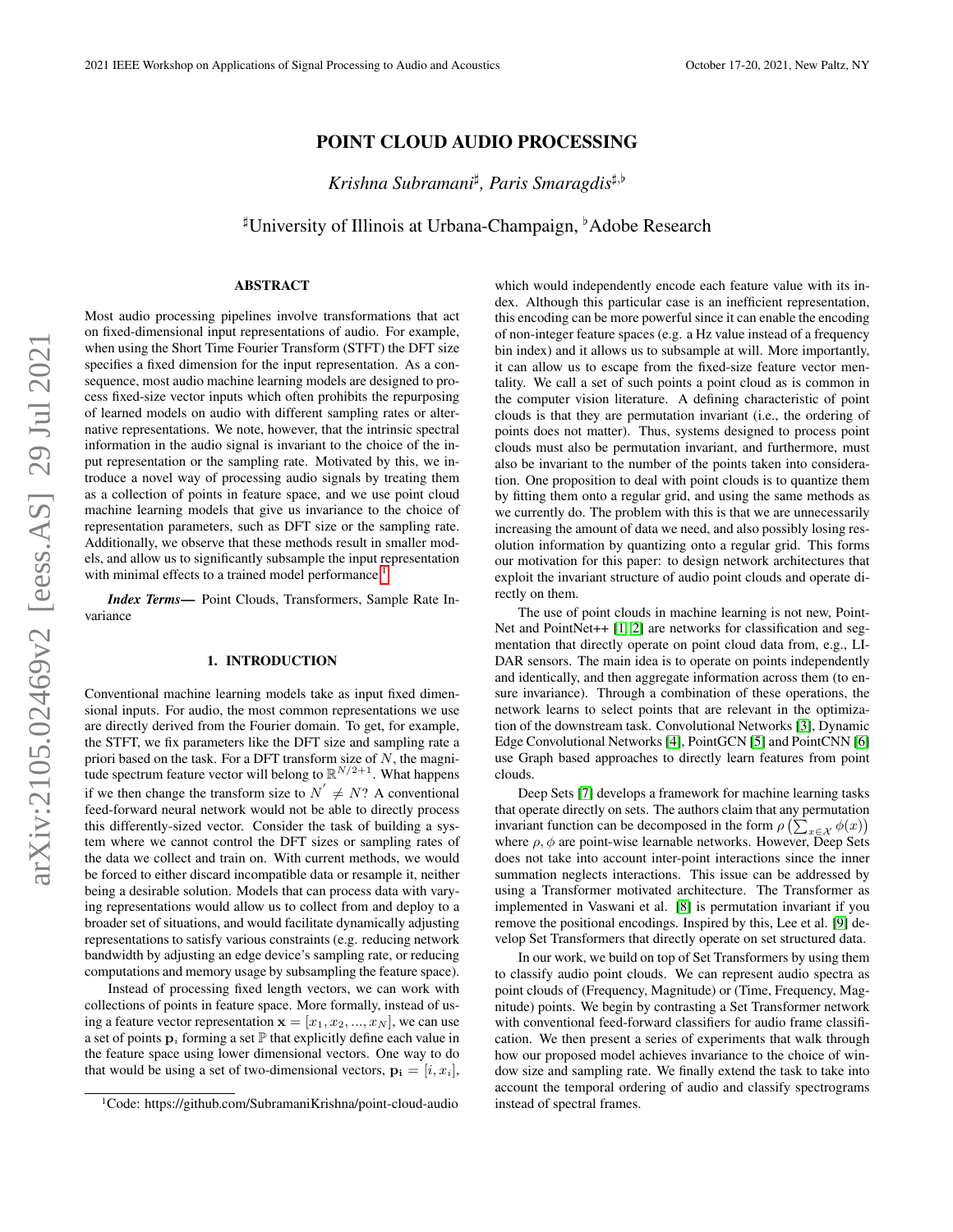#### 2. POINT CLOUD PROCESSING

Here, we will briefly explain Set Transformers [\[9\]](#page-4-8). The main building block in Set Transformers is the *Multihead Attention Block* (MAB) which computes *attention* between two input point clouds  $\mathbb X$  and  $\mathbb Y$ . Attention is computed as softmax( $\mathbf Q \cdot \mathbf K^{\perp}$ )  $\cdot \mathbf V$  where Q, K, V represent projections of available points via learned transforms. This is directly inspired from the Transformer encoder in Vaswani et al. [\[8\]](#page-4-7) and skips the positional encoders and regularizers. Following that, a *Set Attention Block* (SAB) uses the MAB to compute *self-attention* for the input set. Thus, for a d-dimensional input point cloud X with *n* points,  $SAB(X) = MAB(X, X)$ . To take into account higher-order interactions, multiple SAB blocks are often sequentially applied. The output of each SAB block is a point cloud of a user-defined latent dimension. Another important thing to consider computationally is that self-attention is quadratic in the number of input points (which can be prohibitively expensive for large collections of points). Thus, *Induced Set Attention Blocks* (ISAB) are proposed where  $k \ll n$  inducing points are learned from the data (akin to subsampling the point cloud). These points are learned when optimizing w.r.t the downstream task (classification in our case). Thus, if I is the smaller collection of points that are "learned", the ISAB block is  $ISAB(\mathbb{X}) = MAB(\mathbb{X}, MAB(\mathbb{I}, \mathbb{X}))$ . This reduces the computational cost from  $\mathcal{O}(n^2)$  to  $\mathcal{O}(k \cdot n)$ . The final block in the Set Transformer is a pooling block to aggregate information from the intermediate representations (to ensure permutation invariance). Set Transformers do this with pooling by a *Multihead Attention Block* (PMA) which uses self-attention to aggregate information from all the points into a final  $k \times D$  representation. For our work, we use  $k = 1$ , thus effectively reducing the point cloud to a D-dimensional representation.

#### 2.1. Frame-wise Classification

Let us now consider how we can use these ideas to make a sound recognition system that does not rely on a fixed sampling rate, or a fixed-size feature vector.

### *2.1.1. Toy Example*

We first consider the task of classifying single spectral frames of different audio classes. As a baseline, we will use a standard two-layer feed-forward network classifier with a hidden layer size of 8 units and an input size of 64. Whereas for the point cloud representation we will use a Set Transformer with 2 ISAB and one PMA with hidden dimension 2, followed by linear classification layer outputting 2 class probabilities. To illustrate the difference in how a feedforward network and Set Transformer process the input, we construct a simple toy example to classify two simple signals. The signals are band-pass filtered white noise such that the frequency bands for the two classes are exclusive. [Figure 1](#page-1-0) (a) shows the input to the two respective models. For the Set Transformer, we will represent the input as a point cloud of two-dimensional vectors  $x_i = [f_i, m_i]$ that contain a frequency  $f_i$  (in Hz) and its corresponding magnitude  $m_i$  from the input spectrum, whereas the baseline model will process the magnitude DFT vector directly.

[Figure 1](#page-1-0) (b) shows the learned attention values for one class from our Set Transformer. The radius of the blue circle is proportional to the attention that point gets. We see that after training, the Set Transformer learns to attend to points inside a specific frequency band, and passes that information upstream. For the linear feed-forward model we show one of the learned weight matrix



<span id="page-1-0"></span>Figure 1: (a) Point cloud vs. vector representation. The underlying continuous spectrum is represented as a fixed-size spectral vector with a quantized frequency axis (bottom), vs. a collection of frequency/magnitude points in a real-valued frequency space (top). (b) Learned representations for class 1. The hidden layer of the feedforward model learns to correlate strongly with that class' spectra (bottom), whereas the learned attention model learns to focus on frequencies in that class' distinguishing frequency band (top).

columns after training. As expected, it learns a template for the frequency structure of one class, and it propagates information ahead by computing an inner product between the input vector and multiple such templates, which it aggregates and uses for classification in the final layer.

Since in the baseline we compute an inner product with fixed dimensional templates, we do not have the flexibility to change the size of the input vector. Instead, the Set Transformer learns to "attend" to the important frequencies regardless of how many points we use and how we sampled them. Thus, we can see the important advantages of this approach. Because frequency is encoded as a real-valued variable with each point, we can sample the frequency space arbitrarily (i.e., we can use any size DFT or sampling rate that we like since our model does not require quantized frequency values on a predefined bin index grid), and we can subsample the input spectrum selecting only a subset of the available input points thus reducing the amount of data that we need to process.

## *2.1.2. ESC-10 Classification*

To examine the efficacy of our model on real-world data, we consider the ESC-10 dataset [\[10\]](#page-4-9), which is a 10-class sound classification set. We preprocess the audio data to remove any boundary silence and split the data into an 80-20 train-test set. We use a training DFT size of  $N = 2048$ pt, and train a frame-wise baseline (FB) and a frame-wise Set Transformer (FST) model classifier. The FB model is a feed-forward network with two hidden layers of size 512 and 256 and leaky ReLU activations. The FST is a combination of two ISAB and one PMA block with a hidden dimension of 64, followed by a linear layer that outputs 10 class probabilities. Both models are trained to minimize the cross-entropy loss with an Adam optimizer [\[11\]](#page-4-10) of step size  $10^{-3}$  for 500 epochs. To prevent overfitting, we add an  $\ell_2$  weight regularizer to the optimizer with  $\lambda = 10^{-3}$ . We perform the following experiments to demonstrate the advantages of FST over FB: 1) Varying the input window size and sampling rate, and 2) Subsampling the input spectra.

If we treat our input data as a collection of frequency and magnitude pairs, then changing the DFT size or sampling rate would not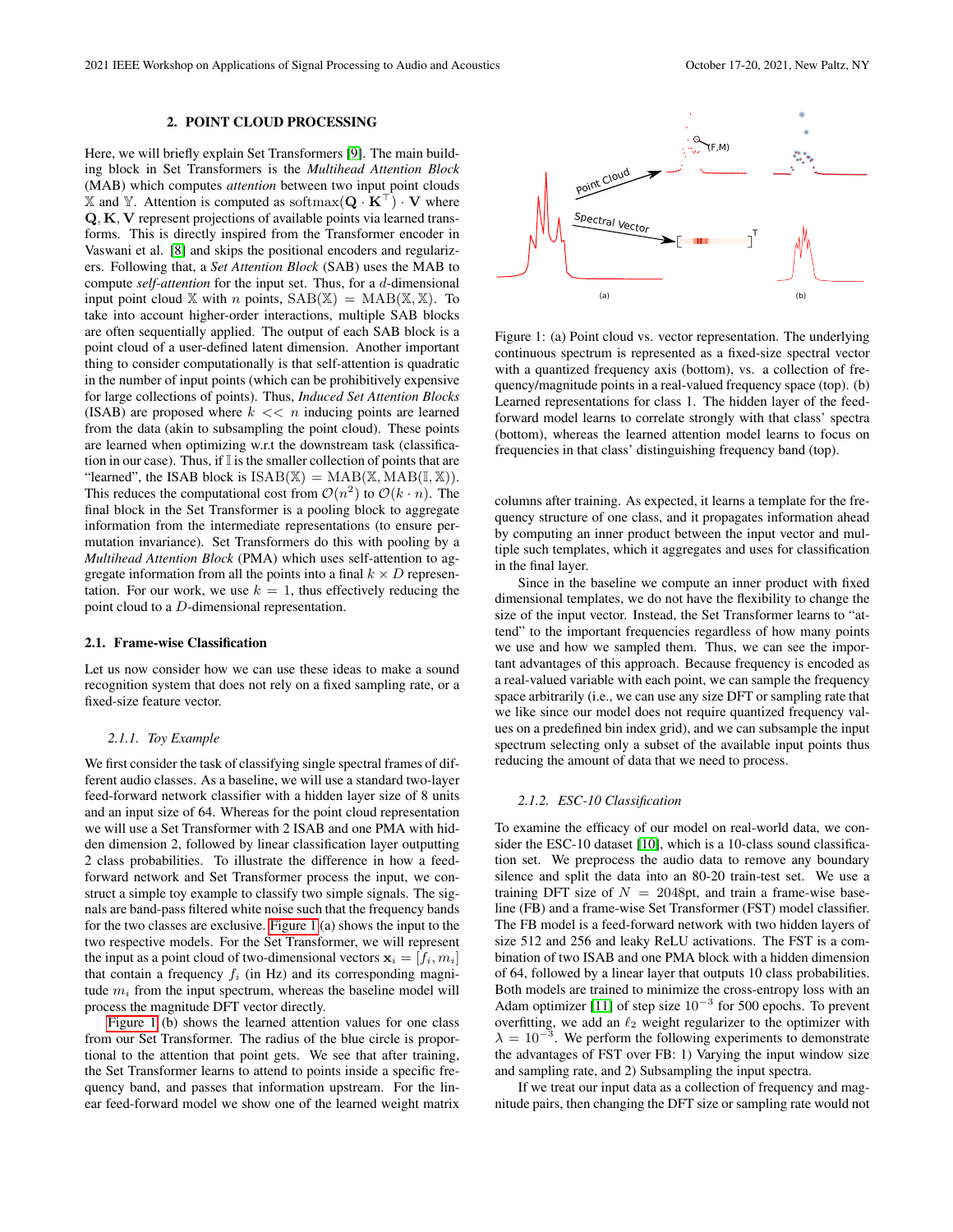

<span id="page-2-0"></span>Figure 2: Accuracy vs. varying window size and sampling rate. On the left we show the results of a baseline modes with a fixed-input representation, and on the right our proposed method. Note how our method tolerates well changes in the input size or the input sample rate, except for extreme cases.

cause drastic changes in these values themselves. Thus, we expect the FST to be robust to such transformations. Since the FB model expects an input vector of fixed length, for smaller windows we can zero pad the DFT's input to  $N = 2048$  to accommodate the model. However, we will not be able to feed into that model inputs of a larger window size. [Figure 2](#page-2-0) shows the variation in classification accuracy with varying window sizes and sampling rates. The first thing to notice is that the FST model performs consistently better than the FB model for each sampling rate. Moreover, the drop in accuracy by changing the sampling rate is more significant for the FB model, indicating that the baseline representation is not as robust to changes in the sampling rate. We also see that the FST model is robust to both increases and decreases in the window length, as compared to the FB model where we can only reduce and not increase the window length. The results from this plot strengthen our belief that treating the input as a point cloud allows the model to learn a representation that can tolerate window size and sampling rate differences from the training data.

Since we now give a set as an input to our model, another question that can be asked is if we can subsample the set and see how that impacts classification (a real-world case would be classification with missing data, or forced subsampling due to computational constraints on edge devices). We try two methods of subsampling: 1) We keep the  $K$  points with highest spectral magnitudes and 2) We keep  $K$  randomly chosen points. We cannot use the same process of dropping points for the FB model because the input has to be fixed length. Thus, we modify the procedure by zeroing out the non-chosen frequency bins (to indicate the lack or absence of that information). To make the FB model robust to this zeroing out, we train using dropout [\[12\]](#page-4-11) at the input layer of the FB model. [Fig](#page-2-1)[ure 3](#page-2-1) shows the classification accuracy as a fraction of the input points kept. The random subset experiments are repeated 10 times, and we plot the error-bars for the random sampling experiments. We see that for both the FST and FB models, random sampling performs better than the corresponding top- $K$  sampling. Moreover, we observe that the error-bar magnitudes amongst different



<span id="page-2-1"></span>Figure 3: Accuracy vs. Fraction of input features kept. The lines labelled "Top" keep the largest magnitudes available, whereas the lines labelled "Rand" randomly subsample the input space. Note how the FST model is more robust to input subsampling, and how random sampling seems to not influence its performance significantly until a very low value.

trials (indicating the standard deviation in obtained accuracy) are extremely small, suggesting that random sampling can be a good strategy to down-sample the spectrum with predictable drops in accuracy. We also see a really interesting result with the FST model, we can achieve little drop in accuracy just by keeping  $\approx 30\%$  of the points, which is a significant reduction in the data we need to classify the input. From the same plot, we also see that, for the FST model, as we select more of the largest  $K$  points (equivalent to adding more coordinates from the spectral vector), the accuracy increases gradually, but for the FB, we observe a sudden jump from very low to very high accuracy when we keep 95% of the points. This strengthens our belief that the Set Transformer model actually learns to process feature space coordinates independently, and as you add more information (in terms of more coordinates), the accuracy increases. This is in contrast to the FB case, which treats the input as a vector, and thus expects most of the information to be present before the model can make any decision (indicated by the sudden flip from poor classification to good classification when most of the points are present).

# 2.2. Spectro-Temporal Processing

We now extend to the task of classifying time-frequency data. The equivalent problem in Point Cloud literature is the task of learning from spatio-temporal Point Clouds. PointLSTM [\[13\]](#page-4-12) proposes an LSTM architecture that acts directly on Point Clouds by combining past information with the present from a temporal Point Cloud sequence. Cloud LSTM [\[14\]](#page-4-13) introduces a Dynamic Point Cloud Convolution to aggregate information across time from the Point Cloud. Since these models did not perform better, instead of utilizing an LSTM for modeling time we expanded the point cloud representation to include time explicitly. We appended a time coordinate to our 2D point cloud and made it a 3D point cloud that uses points  $x_i = [t_i, f_i, m_i]$  that are tuples of time t, frequency  $f$  and magnitude  $m$ . We call this the 3D Set Transformer (3ST). For an equivalent baseline, we compare with a CNN using the same temporal receptive field as the Set Transformer model. The CNN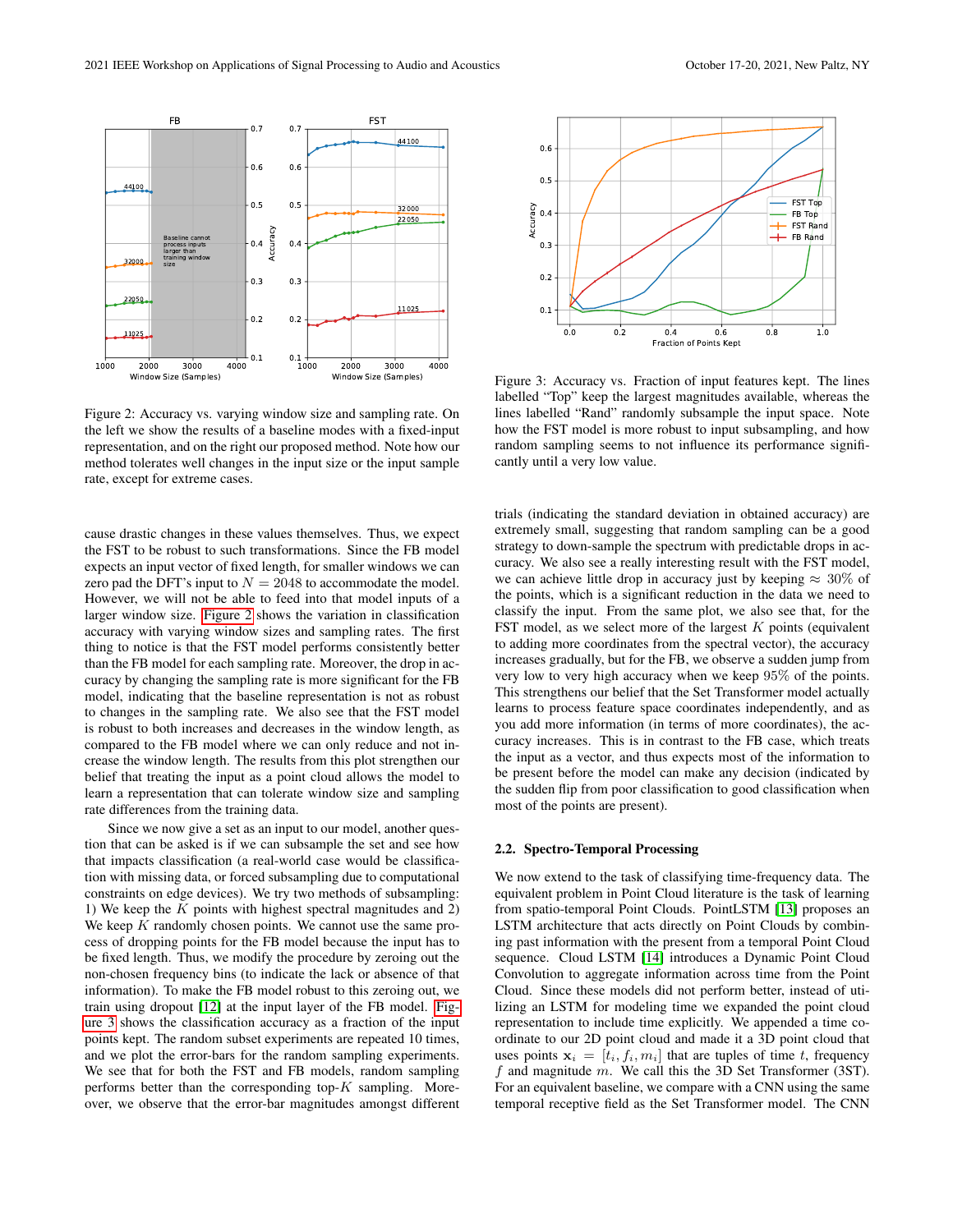

<span id="page-3-0"></span>Figure 4: Accuracy vs. varying window size and sampling rate. As before, the proposed representation shows resilience to variations from the training representation.

model uses 2D convolutions with kernel size (10,1) and unit stride, followed by a simple classification layer. The 3ST is a combination of 2 ISAB and one PMA block, all of hidden dimension 64, followed by a classification layer. Both models are trained to minimize the cross-entropy loss with an Adam optimizer using a step size of  $10^{-3}$  for 500 epochs, and we use the same  $\ell_2$  regularization weight as the previous experiments. The inputs to both our models are 10-frame spectrograms using a window size of  $N = 1024$ pt.

We perform the same experiments as we did for the framewise case. [Figure 4](#page-3-0) shows accuracy variation with varying window size and sampling rate. As previously, the 3ST model performs gracefully when presented with varying representations, although it seems to have more difficulties with smaller windows. [Figure 5](#page-3-1) shows accuracy variation with the fraction of features kept. As before, random sampling presents a promising strategy to downsample the point cloud with marginal drops in accuracy. We can randomly subsample to  $\approx 10\%$  of the size, and see a very small drop in accuracy compared to using the entire point cloud.

We hypothesize that sampling top magnitude points only (indicating presence of energy) does not provide information to discriminate between classes. We would also have to know where energy is absent (otherwise we would not be able to tell wideband noise from a rich harmonic sound). Randomly sampling uniformly from the entire spectra would have a high likelihood of some sampled points lying in areas that might help in classification. This is corroborated by the fact than when we selectively sample from high gradient areas in the spectrotemporal space we get results which are very close to the random sampling case, implying that knowing where there is no energy is important.

## 2.3. Network Size and Operation Count

To enforce competitiveness in our experiments, we ensure that the number of trainable parameters in our Set Transformer models (FST and 3ST) are fewer than the number of trainable parameters for the respective baseline models. Our FST model contains 80,202 trainable parameters, and the FB model contains 660,492 parameters. Our 3ST model contains 80,394 trainable parameters, and the



<span id="page-3-1"></span>Figure 5: Accuracy vs Fraction of points kept. Note how the proposed 3ST model is highly robust to random subsampling of the input representation, and significantly more so than the baseline.

CNN contains 158,049 trainable parameters. Thus, in both cases, the point cloud models show better (or similar) performance with a significant reduction in the number of trainable parameters. However, this is achieved at an increase in the number of operations per iteration. The FST model requires approximately two orders of magnitude more operations per iteration than the baseline model, and the 3ST requires three orders of magnitude more operations per iteration. This manifests itself in longer training times for the Set Transformer models. From our observations in the subsampling experiments, we see that we can dramatically subsample the input and achieve similar performance. We can also do this during training i.e. we can subsample the point cloud to a 16th of the original size, and we observe marginal reduction in the accuracy (1% drop). We do not have to increase the number of epochs for the model to converge. In the same 500 epochs, both the FST and 3ST models converge with the subsampled inputs (and the Set Transformer models take half the time to train compared to the using the entire point cloud). Our training subsampling strategy also leads to an order of magnitude reduction in the number of operations per iteration for both models. In the edge-computing setup, this actually presents a really promising strategy – we do not need information from the entire input spectrum, we can train with a subset of spectral bins (randomly) chosen, and achieve similar performance as if training with the entire input.

### 3. CONCLUSIONS

We introduce a novel scheme for processing audio in the spectrotemporal domain by treating it as a set of points instead of a fixeddimension array. Through experiments, we demonstrate relative invariance to the choice of processing parameters like the DFT window size and the sampling rate. We also present the added advantages of smaller models in terms of trainable parameters, and the ability to significantly subsample the input representation with marginal performance drop. Finally, we introduce a subsampling strategy during training to reduce the training time. Such a model allows us to infer and learn from varying audio sources without needing to enforce uniform sampling and analysis settings, and we see this as being a big advantage when it comes to real-world deployment.